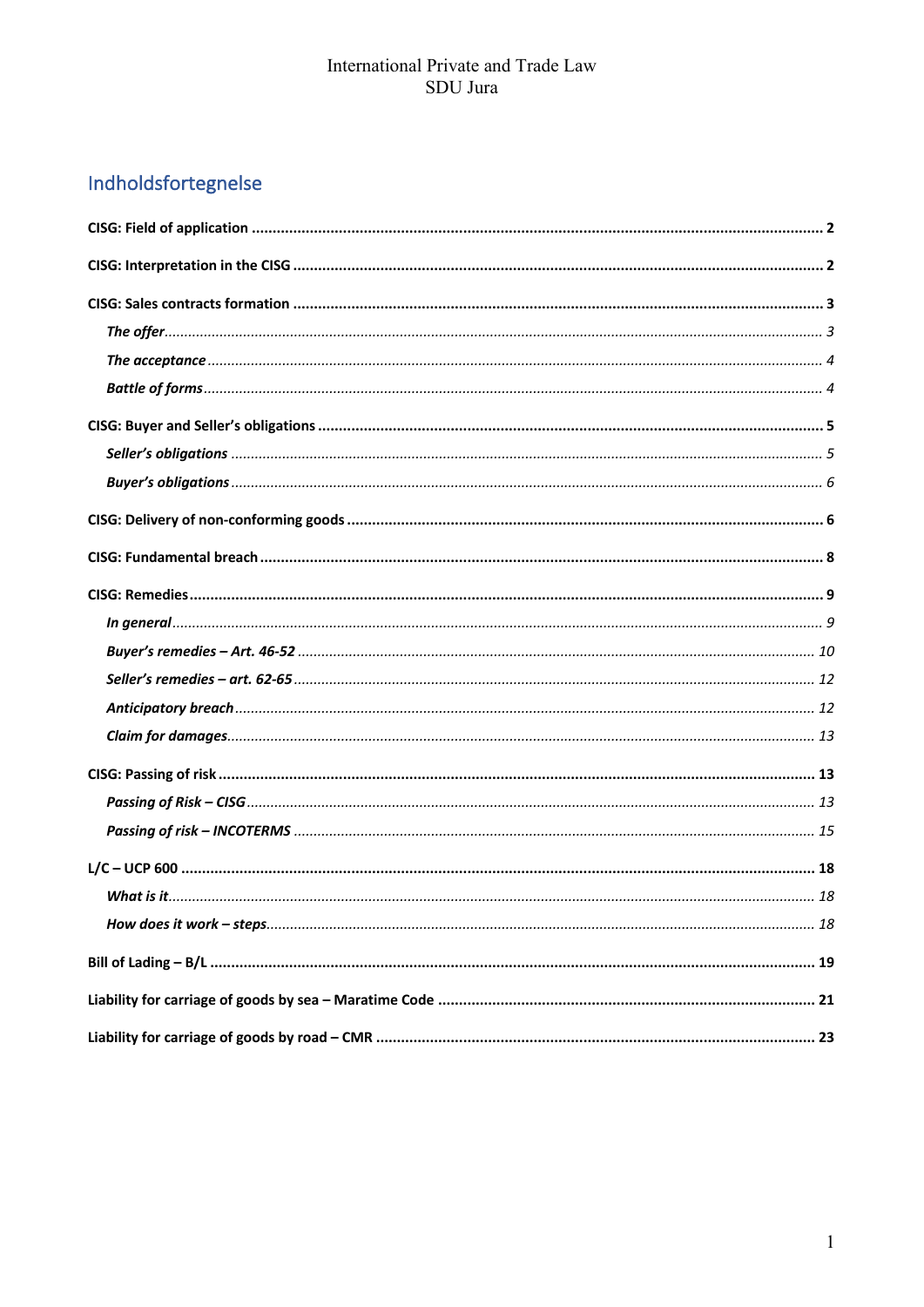No uniform way to go about (USA use last-shot, Germany use knock-out)

## CISG: Buyer and Seller's obligations

## Seller's obligations

## **In general**

- Seller must deliver goods in the right QQD, at the right time and place
- Main articles: 30-35

## **Seller's obligations – Art. 30**

- Must deliver the **goods**, and over any **documents** and transfer the **property**
	- o Must be free of any *third-party claims* Art. 41-43

## **Default rule - where to deliver – Art. 31**

- a)  $\rightarrow$  Carriage of goods = Delivery to the first carrier for transmission to the Buyer
- b)  $\rightarrow$  Specific goods = Delivery to the agreed place, available for the Buyer
- c)  $\rightarrow$  No carriage generic goods = Delivery at Seller's place, available for the Buyer

#### **Default rule – when to deliver – Art. 33**

- a) Specific time  $\rightarrow$  On that date and time
- b) Specific period  $\rightarrow$  Within that period
- c) Not agreed  $\rightarrow$  Within reasonable time after the conclusion of the contract

## **Default rule – what to deliver – Art. 35**

- Art 35 (1)  $\rightarrow$  Contractual conforming goods
	- o Goods, that are in conformity to what was agreed in the contract
- Art. 35 (2)  $\rightarrow$  Expressly or impliedly conforming goods.
	- o Fit for ordinary purpose
	- $\circ$  Fit for particular purpose made known expressly or impliedly
	- o Match the sample
	- o Packed in usual and protecting manner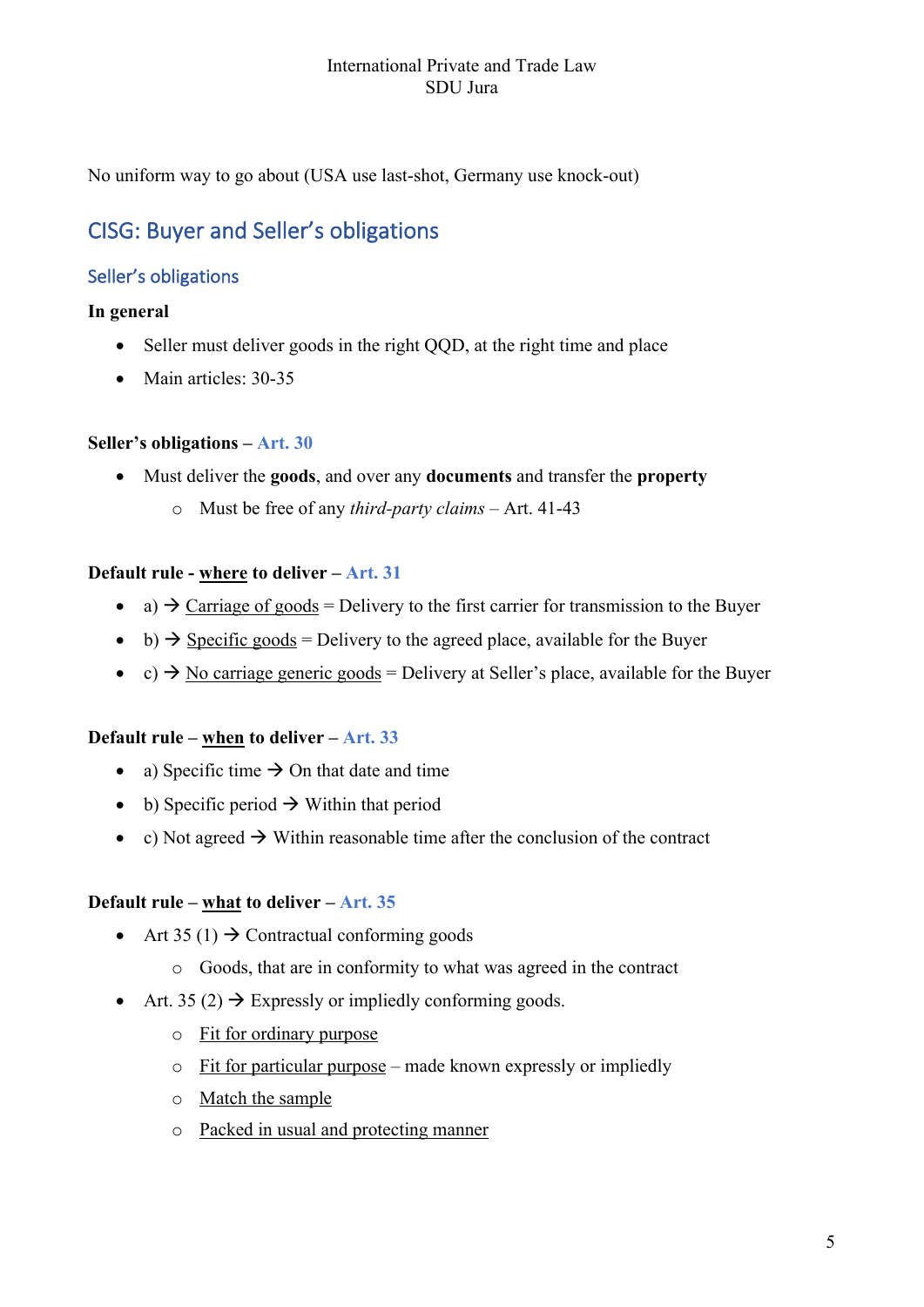• Claim for damages  $\rightarrow$  art. 74-77

#### **What remedies**

- Specific relief  $\rightarrow$  perform obligations
- Substitutionary relief  $\rightarrow$  compensation for loss suffered
- Avoidance  $\rightarrow$  terminate the contract

#### **Domestic sales law limits specific relief**

- Art. 28  $\rightarrow$  Courts only bound to sanction specific relief, if they were so under domestic law
	- o Must be taken into consideration for all specific reliefs

## Buyer's remedies – Art. 46-52

#### **Demand specific performance – Art. 46 (1)**

• Can demand the Seller to perform his obligations, unless it is inconsistent with another used remedy (e.g. avoidance)

#### **Demand re-delivery – Art. 46 (2)**

- Went through above;
	- $\circ$  Non-conforming goods + fundamental breach = can demand re-delivery
	- o Must notice of re-delivery and non-conformity

#### **Demand repair/cure – Art. 46 (3)**

- Can demand the Seller to cure non-conformities, unless unreasonable
- Must give notice of demand either in conjunction with 39-notice, or reasonable time hereafter

#### **Nachfrist for performance – Art. 47**

- Can fix an additional *reasonable* time-period for the Seller to perform (deliver)
	- o Can't use any other remedies in this time-period
- If Seller fails to comply  $\rightarrow$  can avoid cf. art. 49 (1) (b)

#### **Seller's right to cure – Art.**  $48 + 37$